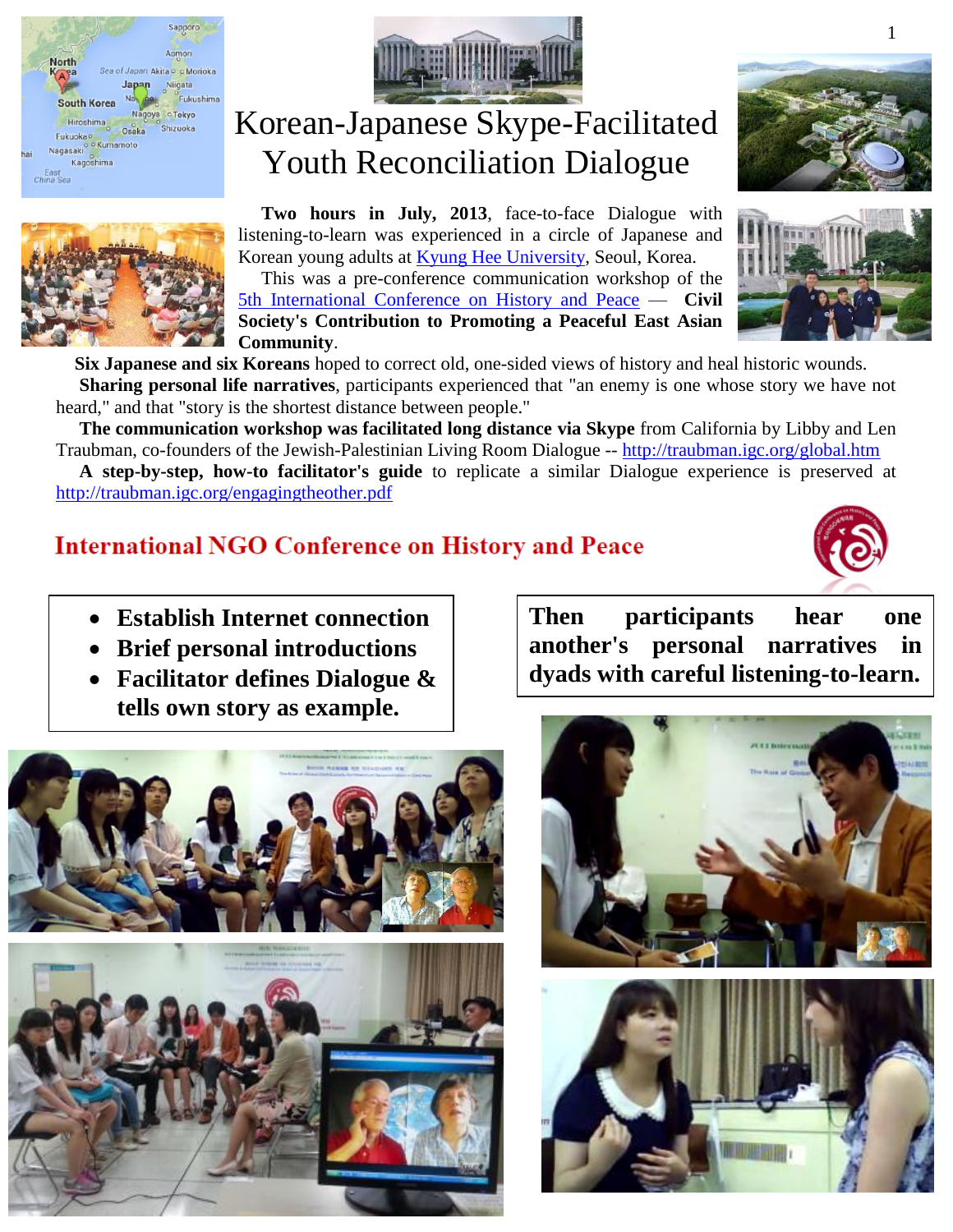





*"An enemy is one whose story we have not heard."*

Ms. Gene Knudsen-Hoffman







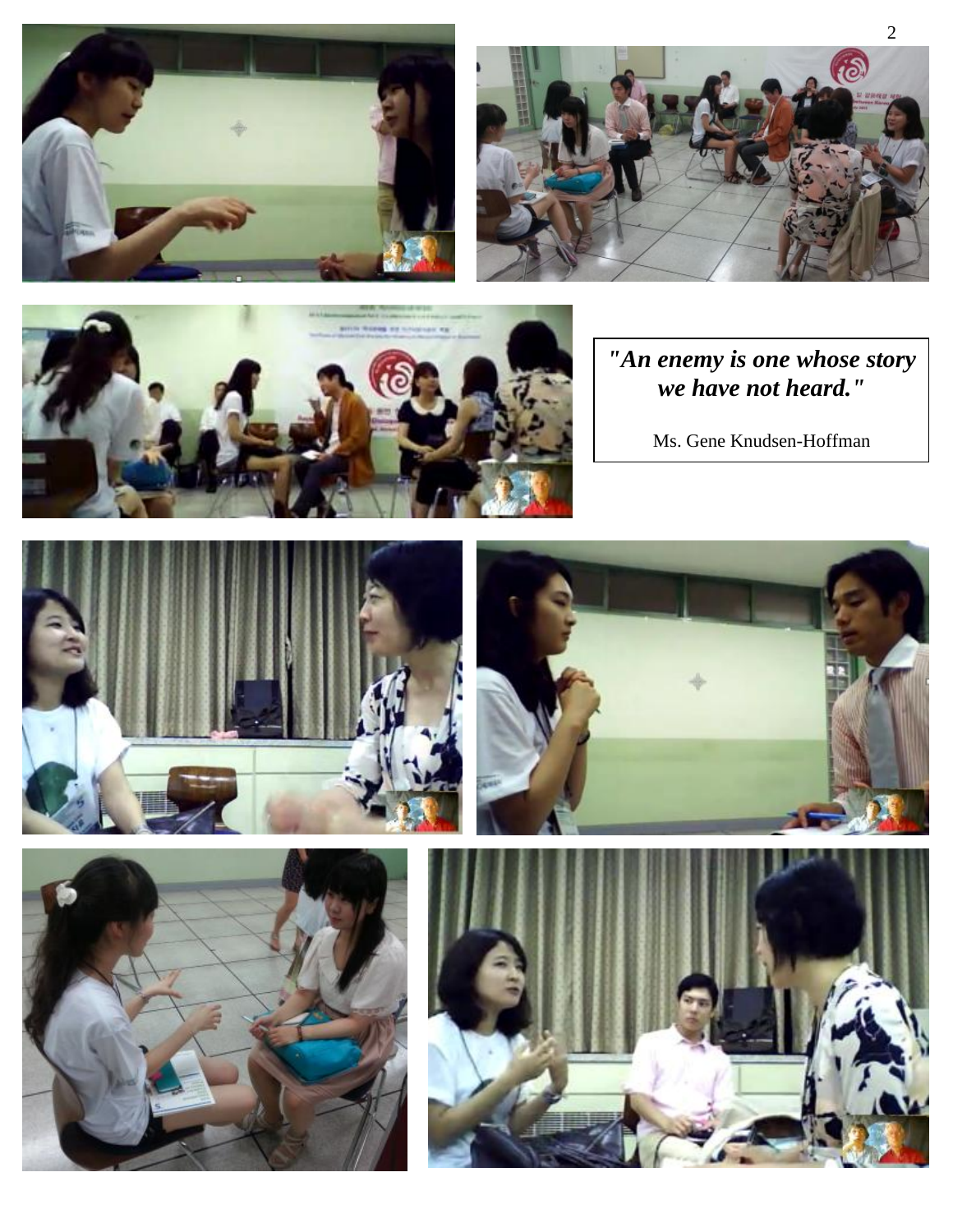# **Group Assimilation of Shared Experiences and Collective Learning**







**REAL PRAINDING ASSESS No. BASE NO OPAINABLE NE** 











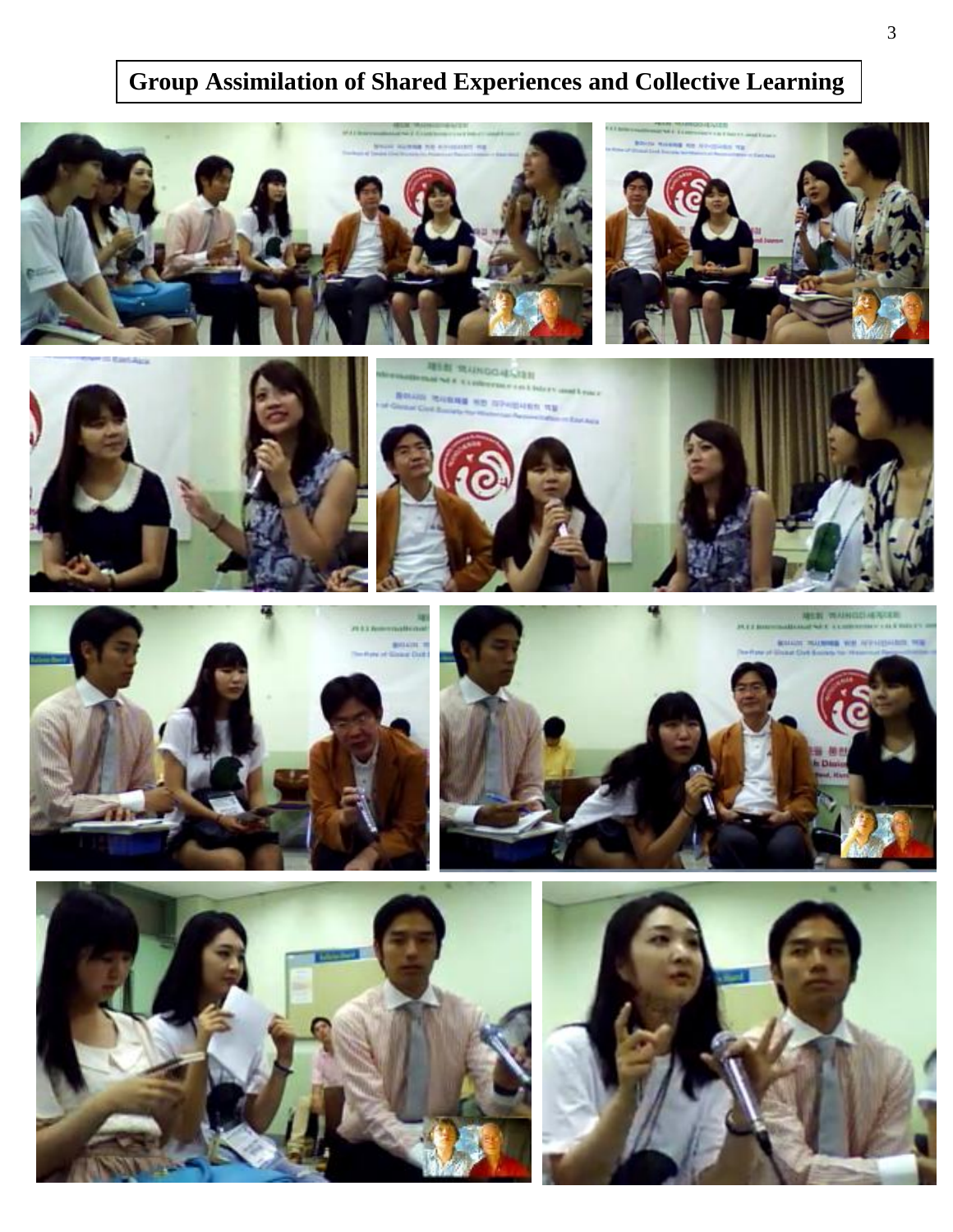



**Sungho Kang conceived this Skype-facilitated Japanese-Korean youth Dialogue workshop. He teaches social sciences at Kyung Hee University in Seoul. Increasingly his life has become dedicated to promoting reconciliation, peacebuilding, and cooperation among peoples in East Asia.**

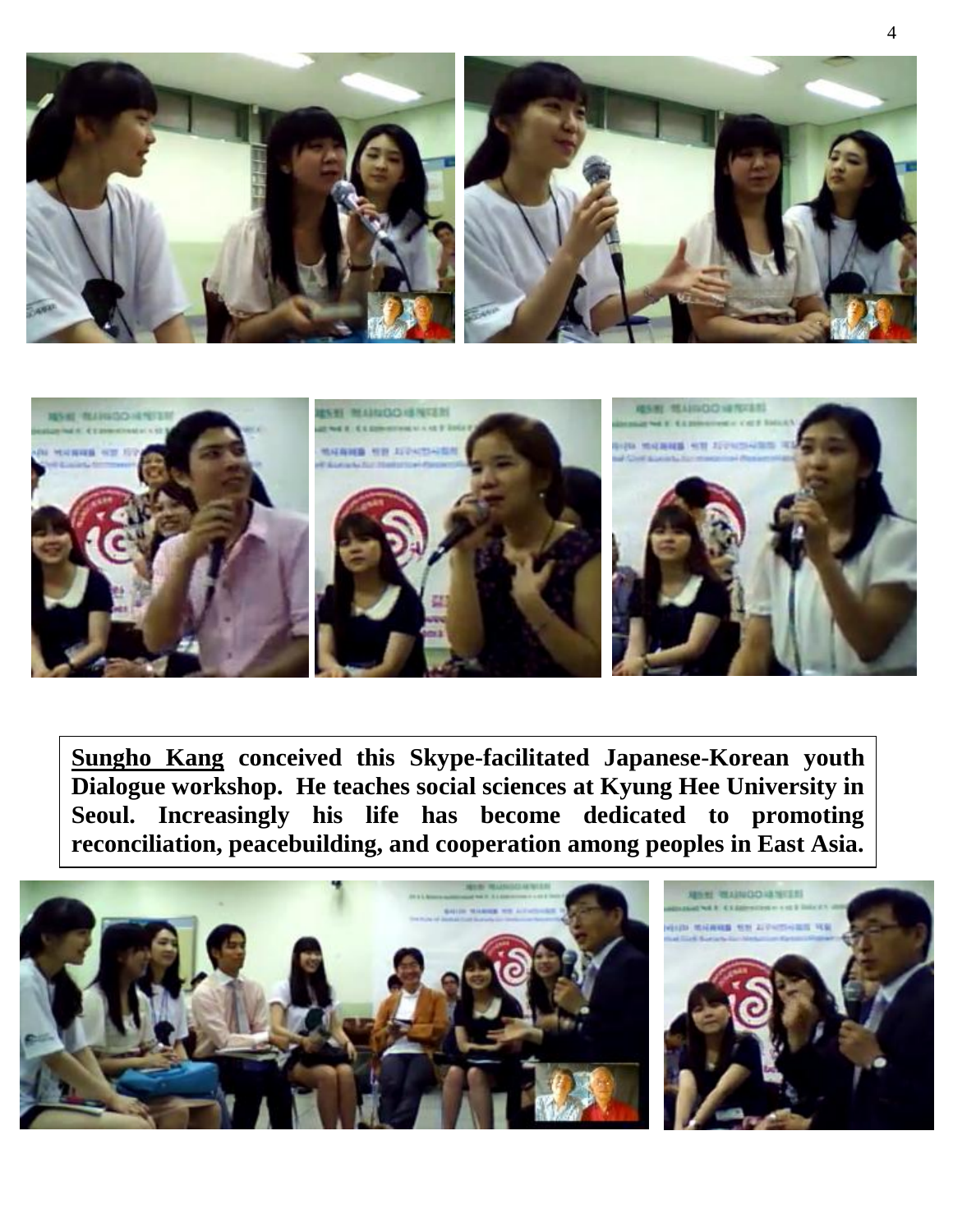## **Closing and Appreciation**



### **From Japan**

*"It was all so great! A Korean student gave us a lovely letter saying that she could feel hope for the future cause she met us Japanese! We didn't expect to receive such a letter so couldn't stop my tears... Had great time here especially the dialogue was awesome!!"*

### **From Korea**

*"Our Seoul NGO Conference is over and all delegates returned back home. Thanks to you, it was a wonderful time both for Japanese delegates and Korean participants. Everybody enjoyed this face-to-face experience and felt it was rewarding. It was a good launching and this on-line connection was a great success. I am sure it is worthwhile to further develop this program."*

제5회 역사NGO세계대회 2013 Interna cnal NCC Conference on Eistory a 동아시아 역사화해를 위한 지구시민사회의 역 The Role of Global Civil Society for Historical Reconciliation in East Asia

For further information, contact:

**WORKSHOP INITIATOR: Sungho Kang** - [GCSKang@gmail.com](mailto:GCKSang@gmail.com) **COORDINATORS: Seul-A Yi -** [lsa0513@hotmail.com](mailto:lsa0513@hotmail.com) & **Sujung Choi -** [CSJ0831@naver.com](mailto:CSJ0831@naver.com) **FACILITATORS: Libby & Len Traubman** - [LTraubman@igc.org](mailto:LTraubman@igc.org)

Download this document on the Web at<http://traubman.igc.org/korea-japan.pdf>